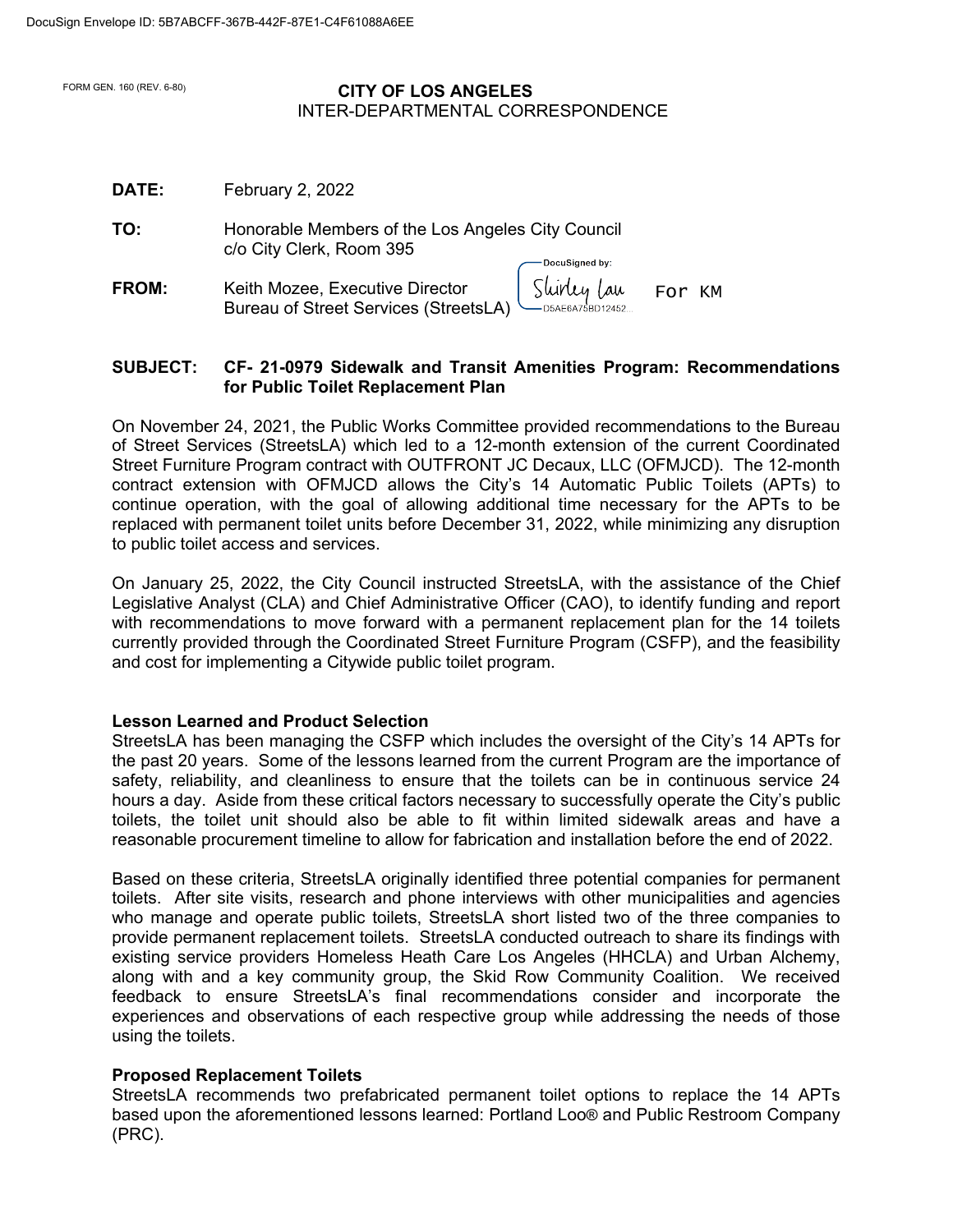Selection 1: The Portland Loo® is a prefabricated standalone stainless-steel single stall unit. It was created by the City of Portland specifically to prevent and address challenges commonly experienced with public toilets, such as criminal activity, and vandalism. Each unit features graffiti-resistant wall panels that are combined with open angled louvers for ventilation and enhanced visibility into the unit while ensuring privacy. The minimal footprint dimensions of the Portland Loo® allows it to be placed on narrower width sidewalks than the other public toilet options reviewed. The Portland Loo® toilets have been installed by many Cities nationwide with positive outcomes.

Selection 2: PRC prefabricates brick and mortar toilet units that are flexible and adaptable through a "kit of parts" design approach to meet the specific needs of their clients. As some of the existing APT locations have significant demand and available space to accommodate a slightly larger building footprint, PRC structures allow greater flexibility and amenity options, such as adding an extra stall within the same location to increase service capacity, larger (standard sized) handwashing station, and an attached hydration station. Like the Portland Loo®, PRC toilets are designed to specifically address and prevent challenges commonly experienced with public toilets including vandalism and to a lesser extent, criminal activities. StreetsLA is proposing two-stall public toilet units through PRC to increase the number of public toilets where they are needed most.

Based on the level of use and the varying site conditions of the City's existing 14 APTs, it is anticipated that 7 toilets from each recommended provider will be required.

#### **Procurement and Work Plan**

StreetsLA requires approximately a 10 month lead time to procure, design, fabricate, and perform site and utility work to install the new public toilet units. Both toilet units will require about 6-8 months lead time from fabrication to delivery.

The seven Portland Loo® units will be procured through a sole source procurement process, and StreetsLA has reached out to both the City Attorney's Office and the Department of General Services' procurement team to initiate and expedite that process. PRC currently holds a contract with the Department of Recreation and Parks (DRP). With the assistance and cooperation of DRP, StreetsLA will be allowed to utilize the existing DRP-PRC agreement to procure the balance of permanent replacement toilets.

To ensure a minimum disruption in service during the transition process, OFMJCD will shut down and remove APTs in coordination with StreetsLA one at a time. With the first shipment of toilets delivered in August 2022, StreetsLA anticipates a two-week time frame for each APT removal, site preparation, utility work, and installation of a permanent replacement toilet. During the two-week construction period, one portable chemical ADA compliant toilet unit will be provided during the transition period to ensure there is no lapse in toilet services during construction, and minimize any inconvenience to the community.

Initially StreetsLA will require approximately \$1.5M for capital expenditures during Fiscal Year (FY) 2021-22 to start the procurement process. A second portion of the funding needed to cover operational costs and complete the transition process prior to December 31, 2022, in the amount of \$ 3.67 million has been requested through the annual budget process for FY 2022- 23. The \$3.67 million budget request will provide funding for the annual operating costs of all 14 permanent replacement toilets and is captured through StreetsLA's FY 2022-23 budget request. Additional funds in the amount of \$3 million needed in FY 2022-23 to fund the remaining balance of one-time capital expenditures necessary to construct and install the permanent replacement toilets are similarly contained within StreetsLA's FY 2022-23 budget request.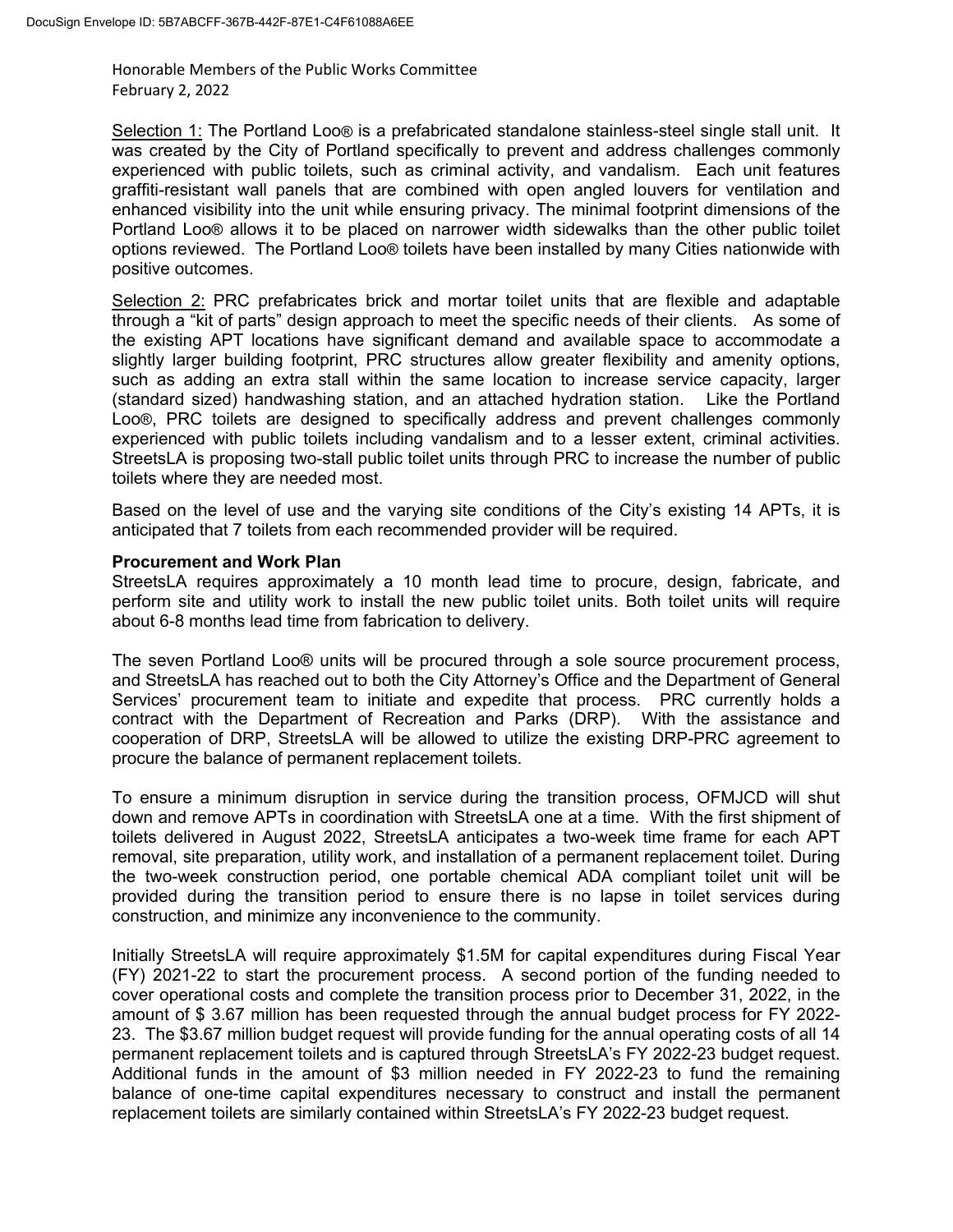The table below includes estimated funding necessary to secure the proposed toilets and their installation.

| <b>Item</b>                                    |                          |    | Cost         |
|------------------------------------------------|--------------------------|----|--------------|
| One time cost                                  |                          |    |              |
| Site Preparation                               | \$75,000/site x 14 sites | \$ | 1,050,000.00 |
| Utility Relocation (Allowance for DWP)         | \$12,000 x 14 sites      | \$ | 168,000.00   |
| Toilet and Delivery:                           |                          |    |              |
| Portland Loo                                   | \$135,715 x 7/unit       | \$ | 950,000.00   |
| Public Restroom Company (PRC)                  | \$271,430 x 7/unit       | S  | 1,900,000.00 |
| Temporary Chemical Toilets (2 weeks)           | \$1,400 x 14 sites       | \$ | 19,600.00    |
| Installation                                   | \$10,000 x 14/sites      | \$ | 140,000.00   |
| Plan Preparation and Construction Coordination | \$4,000 x 14 sites       | \$ | 56,000.00    |
| Subtotal                                       |                          | \$ | 4,283,600.00 |
| 15% Contingency for site prep and installation |                          | \$ | 203,700.00   |
| <b>Total Estimated Cost</b>                    |                          | \$ | 4,487,300.00 |

# **Services**

Currently, 7 of the 14 APT locations are staffed through the Board of Public Works (BPW) Mobile Pit Stop contract with Five Keys/Urban Alchemy through June 30, 2022. The 7 APT locations staffed with attendants include 5 locations in Skid Row, a location adjacent to Pershing Square, and one at the Vermont/Santa Monica Metro station. Three (3) APT locations in Skid Row are staffed 24/7, while the other locations are staff 12 hours a day 7 days a week. The APTs at Pershing Square, 5<sup>th</sup>/Los Angeles, and 5<sup>th</sup>/San Julian are currently shutdown during non-attended hours; the remaining Skid Row APTs staffed with attendants 24/7 are operated 24/7. The APT at Vermont/Santa Monica currently operates 24/7 even though it is provided with

an attendant for only 12 hours daily. This contract is expected to continue next fiscal year. Of lessons learned from oversight of the existing CSFP and in speaking with other municipalities, level of usage of the toilets is largely dependent on the sense of security and cleanliness, particularly for sensitive users. After the Mobile Pit Stop attendant program was put in place, we have seen significant increases in APTs usage at locations staffed with attendants. To maximize our investment by deterring unwanted activities and increase security, StreetsLA recommends that the Board of Public Works continues the Mobile Pit Stop program and increase attendant service to 24/7 for all replacement toilet locations in Downtown Los Angeles (6 locations) and the toilet location the South Los Angeles. In addition, StreetsLA is requesting funding in its FY 2022-23 budget request for additional Pit Stop 12-hour/day attendant services for the seven (7) replacement toilets. If these funding is approved, StreetsLA will work with the CAO Homelessness Group to determine the placement of these attendants. During its outreach efforts, StreetsLA learned that the Skid Row community requires an increase in attendant service hours to 24/7 at all five locations and additional capacity where possible to accommodate high toilet access needs at all hours of the day. This same level of 24/7 attendant service was requested for an APT location in South Los Angeles

As noted above, it is anticipated that all 7 toilets presently staffed with attendants will continue to be monitored by Mobile Pit Stop attendants through December 31, 2022, including during and after permanent toilet installations. As the permanent toilet installations are completed, all 14 replacement toilets including the remaining 7 locations without attendant services will be maintained on a daily basis by OFMJCD until the end of the contract term, on December 31, 2022. StreetsLA will report back on a maintenance plan for all 14 permanent replacement toilet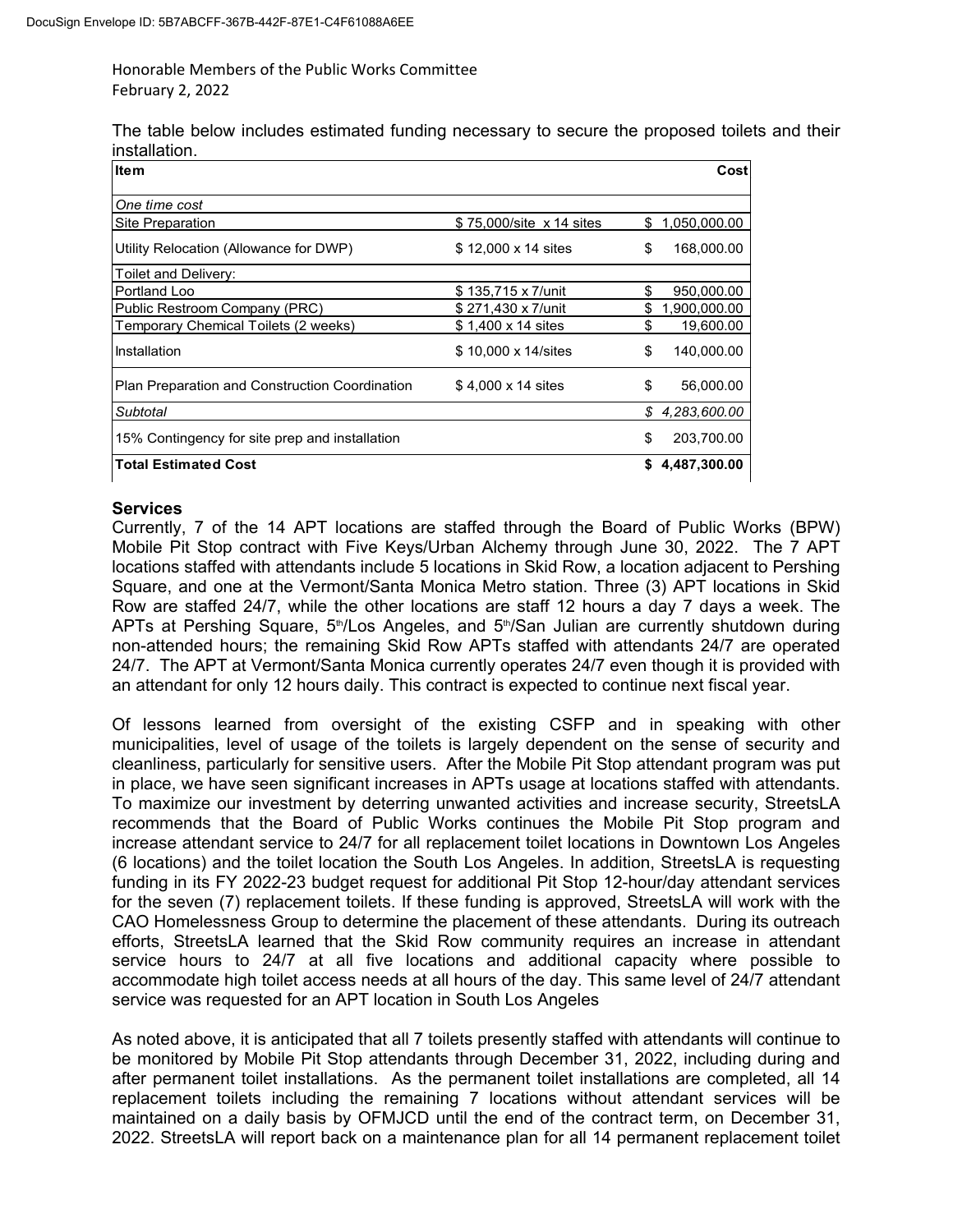locations after December 31, 2022. StreetsLA presently plans to utilize skilled craft positions within its facilities maintenance program to provide any maintenance and/or repairs that are beyond the capacity of the attendants to keep the permanent replacement toilets operational and in good working order. In addition, StreetsLA anticipates it will require an additional administrative position to manage and oversee the operation of the permanent replacement toilets moving forward.

Below is the list of APT locations with their respective level of usage and attendant services:

|                               | <b>Locations of Automatic Public Toilet (APT)</b>           |                                    |                            |                                                    |                                                        |
|-------------------------------|-------------------------------------------------------------|------------------------------------|----------------------------|----------------------------------------------------|--------------------------------------------------------|
| <b>Level of</b><br><b>Use</b> | <b>Ranking Area Serviced</b>                                | <b>Street Location</b>             | Council<br><b>Boundary</b> | <b>Average Daily Use</b><br>from 2018-June<br>2021 | <b>Existing</b><br><b>Pit Stop</b><br><b>Attendant</b> |
|                               |                                                             |                                    |                            |                                                    |                                                        |
|                               | DTLA Pershing Square (Metro Pershing Square Station)        | WB 5th St NS Hill St               | 14                         | 148                                                | Yes 12 hrs                                             |
|                               | 2 East Hollywood (Vermont/Santa Monica Metro Station)       | <b>SB Vermont FS Santa Monical</b> | 13                         | 124                                                | Yes 12 hrs                                             |
|                               | <b>3IDTLA Skidrow</b>                                       | WB 5th NS Los Angeles              | 14                         | 111                                                | Yes 12 hrs                                             |
|                               | 4 North Hollywood (Metro N Hollywood Station)               | <b>NB Lankershim FS Chandler</b>   |                            | 109                                                | <b>No</b>                                              |
|                               | <b>5IDTLA Skidrow</b>                                       | SB San Pedro St NS 6th St          | 14                         | 103                                                | <b>Yes 24/7</b>                                        |
|                               | <b>6IDTLA Skidrow</b>                                       | WB 5th FS San Julian               | 14                         | 85                                                 | Yes 12 hrs                                             |
|                               | <b>7IDTLA Skidrow</b>                                       | EB 6th NS Gladys                   | 14                         | 80                                                 | <b>Yes 24/7</b>                                        |
|                               | 8 Van Nuys (Metro Orange Line)                              | NB Van Nuys FS Aetna               | 6                          | 73                                                 | <b>No</b>                                              |
|                               | 9 Southeast Los Angeles                                     | <b>SB Avalon FS MLK</b>            | 9                          | 58                                                 | <b>No</b>                                              |
|                               | 10 DTLA Skidrow                                             | WB 5th NS San Pedro                | 14                         | 56                                                 | <b>Yes 24/7</b>                                        |
|                               | 11 Van Nuys (Van Nuys City Hall)                            | Erwin Street Mall at Van Nuys B    | 6                          | 45                                                 | <b>No</b>                                              |
|                               | 12 Northridge (Metrolink Northridge Station)                | NB Wilbur Ave FS Parthenia St      | 12                         | 37                                                 | <b>No</b>                                              |
|                               | 13 El Sereno                                                | 3430 Monterey Road                 | 14                         | 35                                                 | <b>No</b>                                              |
|                               | 14 Boyle Heights (Walking distance from Metro Soto Station) | <b>WB 1st NS Chicago</b>           | 14                         | 26                                                 | <b>No</b>                                              |
|                               |                                                             |                                    |                            |                                                    |                                                        |

### **Feasibility and Cost of Implementing a Citywide Public Toilet Program**

A separate independent program with adequate resources for oversight and operation of toilets Citywide still remains to be discussed and identified. This report strictly pertains to the replacement of the existing 14 APTs with permanent toilets and their operational parameters and needs. StreetsLA believes an expanded public toilet program providing facilities Citywide requires the formation and development of comprehensive strategies with appropriate resources and oversight to ensure its successful implementation and operation; StreetsLA similarly believes a comprehensive Citywide public toilet program lies beyond the immediate core functions of StreetsLA itself and requires the participation of other City agencies that operate public buildings providing public toilet access (Police Stations, Libraries, Municipal Buildings, etc), public toilets on City properties (park or sports facilities), toilet facilities on private properties made available to the public through paid contractual arrangements (YMCA), or public toilets on City administered Public Rights of Way (Mobile Pit Stop, Mobile Hygiene stations, and CSFP APTs). StreetsLA anticipates capital and operational costs required to expand public toilet access Citywide will be similar to costs provided here, and such costs will need to be adjusted annually based rates of inflation and other key economic indicators such as the Consumer Price Index.

Based upon its previous experiences managing the siting and installation of new public toilet facilities and its recommendation for the development of comprehensive strategies, StreetsLA highly recommends that an extensive, data based study be performed to determine where public toilets are needed most in conjunction with determining locations that are physically suitable to facilitate public toilets and operations, including the provision of necessary utilities. An extensive community outreach effort will be required as a part of any comprehensive public